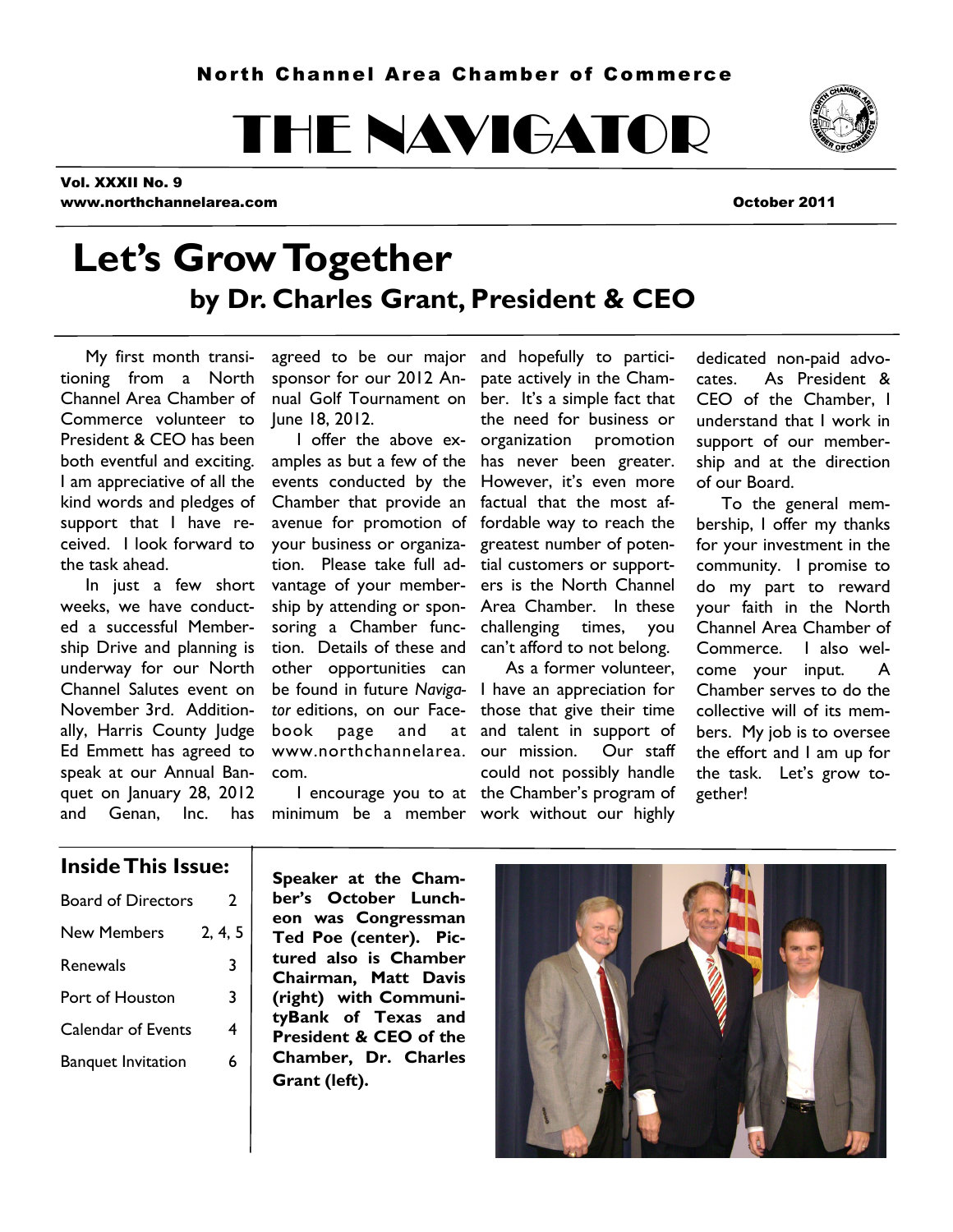## **2011 Board of Directors**

**Matt Davis – Chairman, CommunityBank of Texas**

**Dr. Vickey Giles– Chair-elect, Sheldon ISD**

**Wilfred Broussard Jr.—1st Vice Chair, Broussard's Real Estate**

**Shalonda Dawkins – Secretary, United Community Credit Union**

**Bill Chote – Treasurer, CommunityBank of Texas**

**Kim Marak— Immediate Past Chair, Arkema, Inc.**

Bob Bartel, Individual Don Bobo, CenterPoint Energy Marlene Clowers, Congressman Gene Green Dr. Shirley Ellisor, Holy Trinity Episcopal School Mike Fortner, Fortner Financial Ramon Garza, Farmers Insurance Johnny Gonzalez, Houston Community Newspapers Kimberly Gonzalez, Platinum Copiers Dr. Allatia Harris, San Jacinto College N. June Harris, Halo Branded Solutions Dean Hofmann, LyondellBasell David Hopkins, Life Member Carrie Hulsey, Texas Bay Area Credit Union Dale Jones, Sterling Wood Church Erika Koehler, Wendel D. Ley Y Terry Loving, Advantage Howard Glendale Edward Miller, Edward Miller Appraisal Svs. John Moore, Galena Park ISD Greg Ollis, Channelview ISD Larry Pfeifer, Sheldon ISD Mike Roussos, East Houston Reg. Medical Center Brian Wilhelm, State Farm Insurance

### **Staff**

**Dr. Charles Grant, President & CEO cgrant@ncachamber.com**

**Margie Buentello, Membership Assistant margielb@flash.net**

**North Channel Area Chamber of Commerce, P.O. Box 9759, Houston, Texas, 77213, (713) 450-3600 www.northchannelarea.com**

# **NEW MEMBERS**

### **AAA Tax Services**

11811 I-10 E., Ste. # 240 Houston, TX 77029 (713) 455-5222 www.aaataxservices.net Finnessa J. White Tax Services

### **Allied Pallet & Equipment Company, LLC.**

P.O. Box 96677 Houston, TX 77213 (281) 850-8090 Jerry Friday Pallet Mfg.

### **Allstate Insurance - Joe Simien**

14618 Woodforest Blvd. Houston, TX 77015 (713) 453-8424 Joe Simien Insurance Agencies

**Axiom Power** 16610 Strathmore Manor Ln. Houston, TX 77090 (832) 317-1726 Jerrid Peyton Power Companies

### **Jeffrey W. Burnett, PLLC**

12226 Walraven Huffman, TX 77336 (281) 324-1400 www.burnetthoustonlaw.com Jeffery W. Burnett **Attorneys** 

### **Division One Construction**

11500 Northwest Frwy., Suite #150, Houston, TX 77092

(713) 688-7330 Todd Callaway, Clayton T. Hamby

Construction Companies

### **East Houston Heat**

778 Bermuda Ave. Lancaster, TX 75146 (225) 776-9722 Hellion Knight Minor Professional Basketball League

**ECMS, Inc.** 4911 Lyons Ave. Houston, TX 77020 (713) 842-9896 www.ecmstx.com Tyrone P. Dorian **Consulting** 

*Continued on Pages 4-5*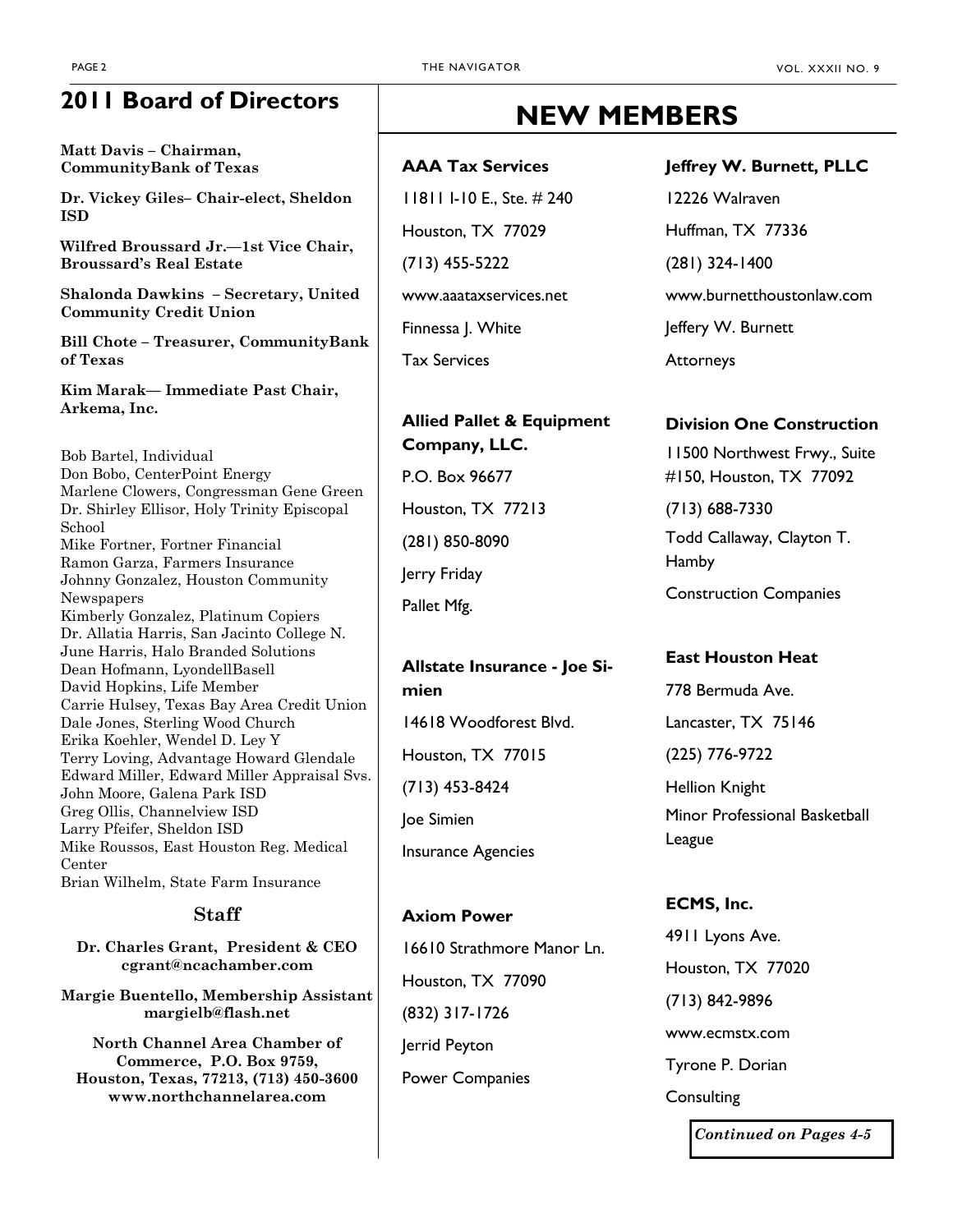# **Still caring...by renewing their membership**

**A special thank you to the following members who have shown their dedicated support of the Chamber and the community by renewing their membership investment.**

| $11-31$ Years                                 |                      | Abraham George                                                    | 7 years            |
|-----------------------------------------------|----------------------|-------------------------------------------------------------------|--------------------|
| State Farm Insurance—Dever<br>Galena Park ISD | 31 years<br>21 years | Jack and Jill of America, Inc.<br>Legend Oaks Healthcare & Rehab. | 7 years<br>6 years |
| Winn Richbourg, Attorney                      | 24 years             | 1-5 Years                                                         |                    |
|                                               |                      | Leroy Willits, M.D.                                               | 3 years            |
| 6-10 Years                                    |                      | Global Services, LLC                                              | 3 years            |
|                                               |                      | Randy Burchfield                                                  | 2 years            |
| A & B Environmental Sys., Inc.                | 9 years              | Bay Architects                                                    | 2 years            |
| Wanna Giacona                                 | 8 years              | Marna Harper                                                      | 2 years            |
| Bay Star Ambulance                            | 7 years              | <b>JC</b> Penney                                                  | 2 years            |
| John Moore                                    | 7 years              | <b>Wells Allergy Associates</b>                                   | 2 years            |
| Bryan Clements                                | 7 years              | Candlewood Suites Houston East                                    | 2 years            |
| State Farm Insurance—Wilhelm                  | 7 years              |                                                                   |                    |



# PORT BRIEFS **The Panama Canal Widens Opportunities**

 One hundred years ago, dredging of the 52-mile-long Houston Ship Channel was just beginning as construction of the 50-mile –long Panama Canal was nearing 70 percent completion. Today, those following the progress of the \$5-\$25 billion project enlarging the Panama Canal are anticipating a boost in international trade for Houston.

 "This is an unprecedented opportunity to fulfill our mandate of job generation and economic development." says James T. Edmonds, Port Commission Chairman. "We must make sure the right infrastructure is in place, including excellent access from our facilities to efficient transportation arteries. By using best business practices, we can take advantage of this opportunity to capture this increased trade while still remaining good stewards of the environment."

 The anticipated increase in containerized cargo going to Houston via the Panama Canal could grow by 15 percent in the next few years, with a projected 150 percent increase to a total of 4.5 million TEUs (twenty-foot equivalent units) by 2030.

 "Industry experts project the increase in containerized cargo trade via the Panama Canal could be as much as 35 percent for Houston," says Ricky Kunz, Vice President of Origination for the Port Authority. "However large the increase is, we plan on being the first port of call once those ships enter the Gulf of Mexico.

 "We continue to work with the big box retailers to show them how Houston can assist them in serving their customer base in Texas and middle America. Those that have already established distribution centers here have seen the value of using Port Authority facilities and are moving increased volumes through the port," points out Kuntz.

 The Houston business community recognizes the economic engine the port has been throughout its nearly 100-year history and what the expansion of the Panama Canal means for the Houston region. The Greater Houston Partnership (GHP) recently led a delegation to Panama of 22 individuals from Houston that included elected officials, news media, Port Authority officials and members of the business community. They attended a ceremony to extend the Port of Houston Authority's relationship with the Panama Canal for another five years.

 "The Houston region is poised to benefit tremendously from the Panama Canal's new super cargo lane," says GHP President & CEO Jeff Mosely. "Most of the increased activity will come from Asia through Panama to the states.

 "As it stands now, Asian cargo has to go through the Rocky Mountains by rail to transport goods to the East Coast and the Midwest. With the expansion of the canal, the route will go through the Port of Houston, thereby saving money and time to ship goods. The Houston region will now be

able to serve the midcontinent and act as the global gateway to the Americas," says Mosley.

 Harris County Attorney Vince Ryan attended the ceremony in Panama. He has a strong interest in the canal and served as a board member of the Panama Canal Commission from August 1995 to December 31, 1999, when control of the canal was transferred to Panama.

 "The expansion of the Panama Canal is more important to the Houston-Harris County-Gulf Coast region than any place else in the world if we aggressively take advantage of the potential trade that can flow here through the canal," said Ryan.

 Is Houston ready for this increase in international trade? "We will be ready," says Roger Guenther, Vice President of Container Terminals. "The terminal at Bayport is designed to handle the larger ships and we have the larger cranes in place. We are also taking all the steps necessary to prepare the Bayport channel for larger ships.

 "We have also recently presented a strategic plan to the Port Commission to redevelop the Barbours Cut Container Terminal so it can handle the larger ships. We are beginning the redevelopment master plan that includes both landside and channel upgrade. We know what it takes to get ready and are taking the steps to get there," says Guenter.

(Taken from *The Port of Houston* Magazine).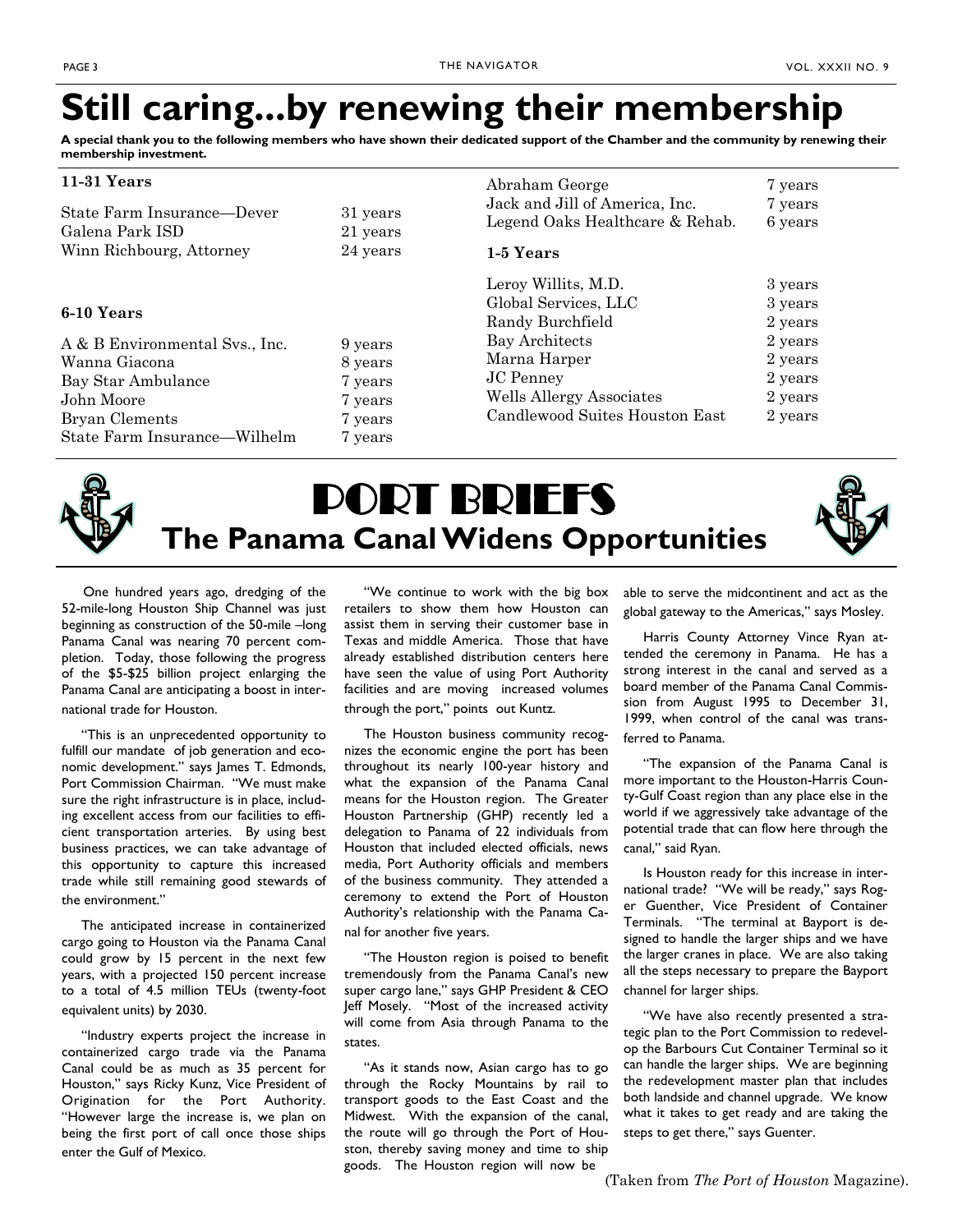#### **NORTH CHANNEL AREA CHAMBER OF COMMERCE**

P.O. Box 9759 Houston, TX 77213 13301 I-10 East, Suite 100 Houston, TX 77015 Phone: 450-3600 Fax: 713-450-0700 www.northchannelarea.com

# **Upcoming Events**

Friday, October 21 Ribbon Cutting 10:00 am @ the new Golden Corral, I-10 & Freeport Complimentary Breakfast 8—10 am.

Thursday, November 3 North Channel Salutes 10 am—1 pm @ the North Shore Rotary Pavilion , 14350 1/2 Wallisville, 88049

NO MONTHLY LUNCHEON FOR NOVEMBER

Tuesday, November 8 Ambassadors Breakfast 8 am @ TBD

Friday, November 11 Veterans Day Chamber Office closed

Tuesday, November 15 Chamber Board Meeting 11:30 am @ Sheldon ISD

November 24-25 Thanksgiving Holidays Chamber Office closed

Tuesday, December 13 Chamber Open House 11 am—2 pm @ Chamber office

*Did you know you can put your calendar events on our website? Go to www.northchannelarea.com click on view all events and then click on submit an event.* 

### **NEW MEMBERS CONTINUED**

#### **Econocuts**

15716 S. Brentwood Channelview, TX 77530 (281) 862-2887 www.econocuts.com Jorge Campos Lawn Care

**Epps, Dr. Mechelle** Galena Park ISD 14705 Woodforest Blvd. Houston, TX 77015 (832) 386-1033 Individuals

**Esquivel, Lina** Galena Park ISD 14705 Woodforest Blvd. Houston, TX 77015 (832) 386-1234 Individuals

**Frey, Jonathan** Galena Park ISD 14705 Woodforest Blivd. Houston, TX 77015 (832) 386-1231 Individuals

**Galena Park Community Assistance Program**

P.O. Box 805 Galena Park, TX 77547 (713) 455-3255 Don Nichols Nonprofit

**Guardian Windows** 11303 Brass Hammer Houston, TX 77065 (281) 955-8994 Marty Scarpati Windows and Window Repair

### **Insogna & Stewart, CPA, PC**

P.O. Box 96316 Houston, TX 77213 (713) 446-1032 www.iscpapc.com Chase Insogna, Steven Stewart CPA Firm

**Johnson, Pam** Galena Park ISD 14705 Woodforest Blvd. Houston, TX 77015 (832) 386-1064 Individuals

**Johnson, Yvonne** Galena Park ISD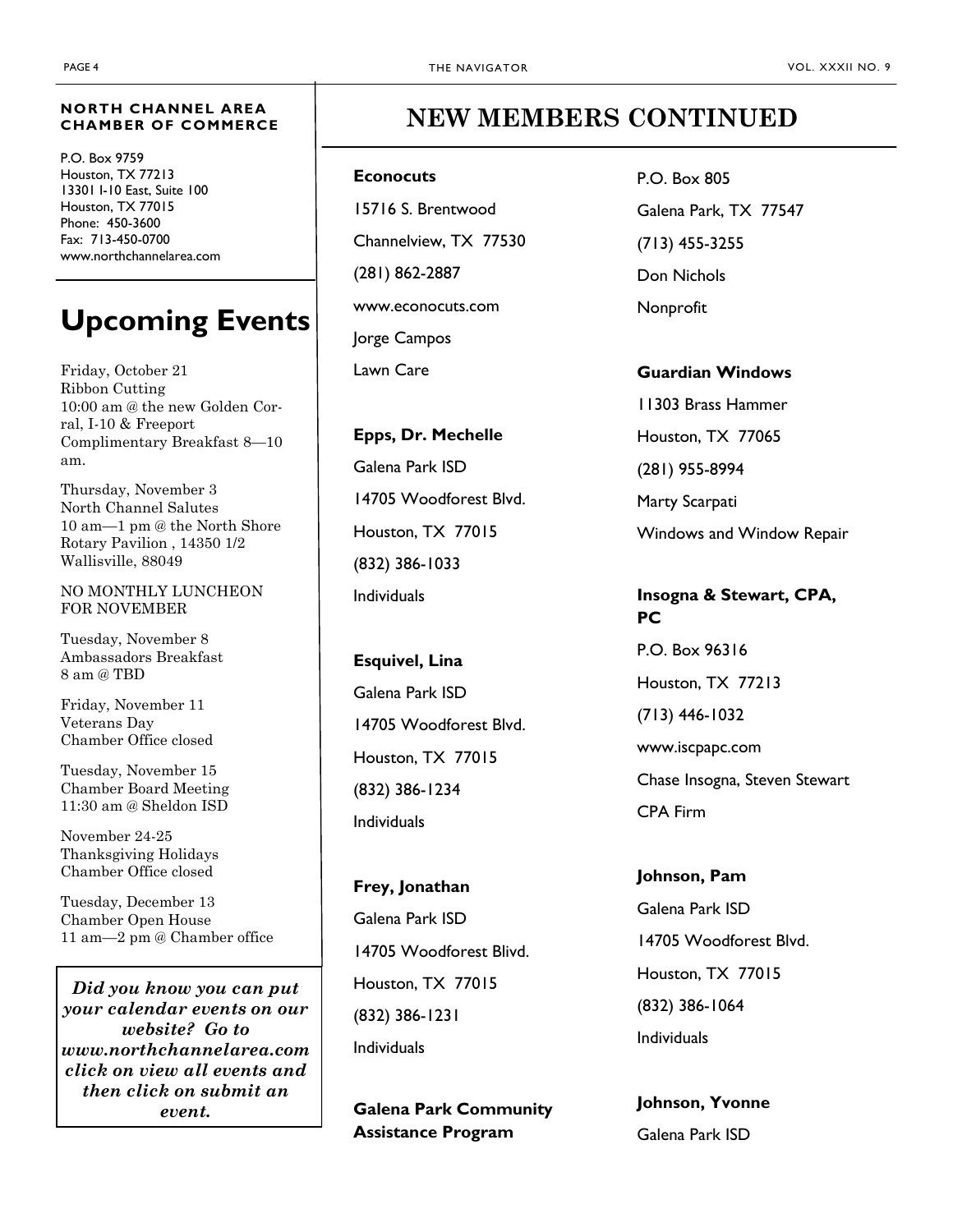14705 Woodforest Blvd. Houston, TX 77015 (832) 386-1020 Individuals

**Lovinggood, Darlene** Galena Park ISD

14705 Woodforest Blvd. Houston, TX 77015 (832) 386-1038 Individuals

#### **Mayeux, Dollie**

Galena Park ISD 14705 Woodforest Blvd. Houston, TX 77015 (281) 850-3341 Individuals

**McCord Development, Inc.** 1021 Main Houston, TX 77002 (713) 860-3000 Ryan McCord, Rick Yarbrough Real Estate

**Northeast Houston Advisory Council** P.O. Box 24351 Houston, TX 77229 (713) 674-5863 Sue Blackburn, Kim Petersen Nonprofit

### **PNC Mortgage Co., A Division of PNC Bank, N.A.**

17225 El Camino Real, Ste. #110., Houston, TX 77058 (713) 851-5308 Terri L. Davis Mortgage Company

**Quantum Environmental Consultants, Inc.** 1308 S. Loop W. Houston, TX 77054 (713) 961-9975 www.qeci.com William Beasley, Bennie L. Benford Jr.

Environmental Consulting

**Rogers, Morris & Grover, LLP.** 5718 Westheimer, Suite #

1200, Houston, TX 77057 (713) 960-6000 Micki Morris, Jeff Rogers **Attorneys** 

**Safe Way Signs, Inc.** 12842 Nimitz Houston, TX 77015 (713) 453-0480 Renee Cooper, Ron Cooper Signs

**Spiller's Automotive** 335 Sheldon Rd.

Channelview, TX 77530 (281) 452-4405 Earl Spiller Automobile Repairing & Srvs.

**Sutera, Karen** Galena Park ISD 14705 Woodforest Blvd. Houston, TX 77015 (832) 386-1417 Individuals

#### **Telephone Market & Svs.**

14516 Kenney St. Houston, TX 77015 (713) 455-4007 Brian Jurek Telephone Marketing

**Helen Tiller**

Galena Park ISD 14705 Woodforest Blvd. Houston, TX 77015 (832) 386-1064 Individuals

**Val Supply** 5500 E. Sam Houston Pkwy. N., Suite #103 Houston, TX 77015 (281) 452-2047 Vicki Smith Manufacture & Sales